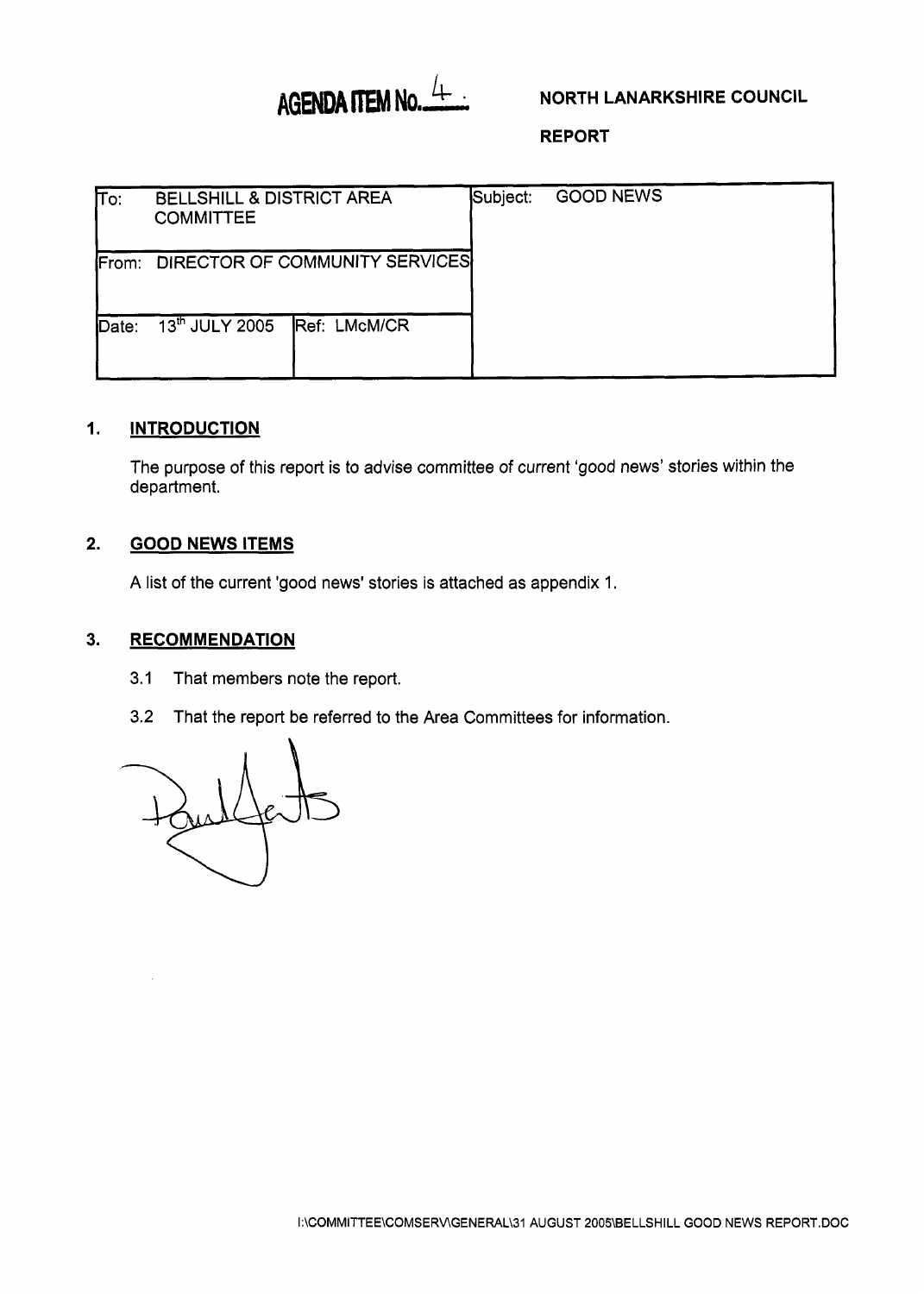#### **1. LIBRARIES AND INFORMATION**

### **1.1 Sponsorship**

The Libraries & Information section have secured an agreement which will provide them with 50,000 carrier bags free of charge over the next **2** years.

The bags will feature advertisements from sponsors such as Lanarkshire Health Board, Alzheimers Scotland and Volunteer Scotland.

The Libraries & Information section were also provided with advertising space on the bag free of charge and will be featuring their **24/7** services available over the internet as well as mobile and housebound services.

### **1.2 Major Uparade to Library Service**

Library users throughout North Lanarkshire will benefit from a new upgrade to the service with the advent of 'Ipacs'.

The International Public Access Catalogue has upgraded the search catalogue within libraries and now allows users to access the complete stock throughout North Lanarkshire, create their own reading lists and complete their own renewals.

Previously the service was only available to external users but the upgrade will benefit regular library users who can now place their own reservations and amend their personal details with the push of a button.

#### **2. Community Learnina** & **Development**

# **2.1 The Learning Show**

The Community Learning and Development Partnership will be holding The Learning Show - Learning Opportunities in North Lanarkshire, in Motherwell Concert Hall on Tuesday, September 6.

The event will encourage adult learners to experience the wide variety of learning opportunities within the area and over **40** organisations will be in attendance with information on learning and training opportunities.

#### **3. Countryside** & **Landscape**

# **3.1 The Great Britain Games Special Olympics**

The Special Olympics were hosted, this year, by Glasgow with **2500** athletes taking part in 23 sporting activities and competitions. North Lanarkshire Council agreed to host both the sailing and kayaking competitions at Strathclyde Country Park as their contribution to the running of the games in Scotland.

Ten crews of two took part in the sailing event and twenty-four individuals took part in Kayaking over 500 metre and 200 metre courses using the state of the art timing equipment recently installed to upgrade the rowing course to FlSA Grade A standard.

Both events were a great success with athletes enjoying excellent weather in the main, in the pleasant surroundings of the park.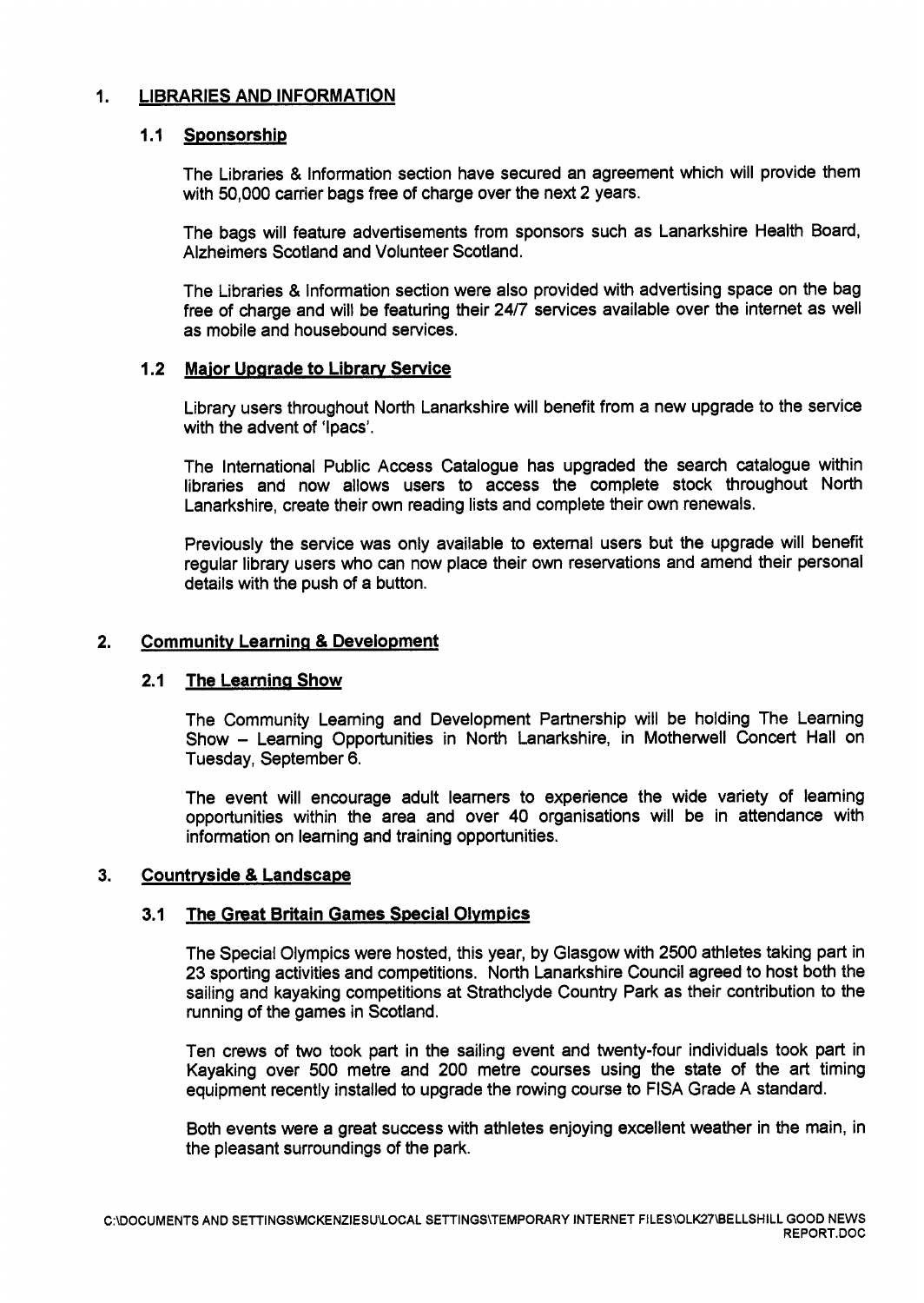### 3.2 Summer Flower Festival

The Council's annual Summer Flower Festival took place at Viewpark Gardens over the first weekend in June.

The 'Legends of the Pirates' theme was particularly well received by all the younger visitors, who thoroughly enjoyed the huge variety of themed games and activities all through the weekend.

Despite very mixed weather over the four days, visitor numbers were dose to last year's total of 15,000, and all exhibitors reported healthy trading figures.

### **3.3 FISA World Rowing Masters Regatta 2005**

Strathclyde Park will host around 3,000 competitors at the world's biggest international rowing event which will see rowers from over 30 countries descend on the park.

The regatta, which takes place from Thursday, September 8, until Sunday, September 11, will see a weekend of world class action on the UK's leading rowing course.

It is anticipated that around 10,000 people will visit the park during the event with an estimated £12million economic impact forecast.

### **4.** Sport & Recreation

### **4.1** Sir Matt's Successful Quest

Sir Matt Busby Sport Centre has become the latest facility operated by North Lanarkshire Council's Sport & Recreation section to obtain the prestigious Quest quality award. The centre achieved the award with a score of 65%.

#### **4.2** Free Swim Scheme and Drvside Breakout Activities

During the summer school holiday period the sport & recreation undertook the annual initiatives of Free Swimming for under 16s and an extensive programme of dryside activities for those not swim orientated.

Activities included coaching and fun kids clubs involving a range of sports from football to badminton, as well as TOPS programme games and sports.

Almost 70,000 children took advantage of the free swim offer, enhancing its status as a widely supported initiative throughout the authority.

With the introduction of the Activ8 children's equipment in four major sites the accessibility of the programmes were rewarded with almost 2,000 sessions being undertaken within the gym programme. Overall the dryside programme attracted over 8,000 sessions during the six-week programme of activities.

#### 5. Building and Cleansing

#### **5.1 Multi-Media Vehicle Upgrade**

The Council have taken delivery of a Multi -Media Information Vehicle after a major upgrading process.